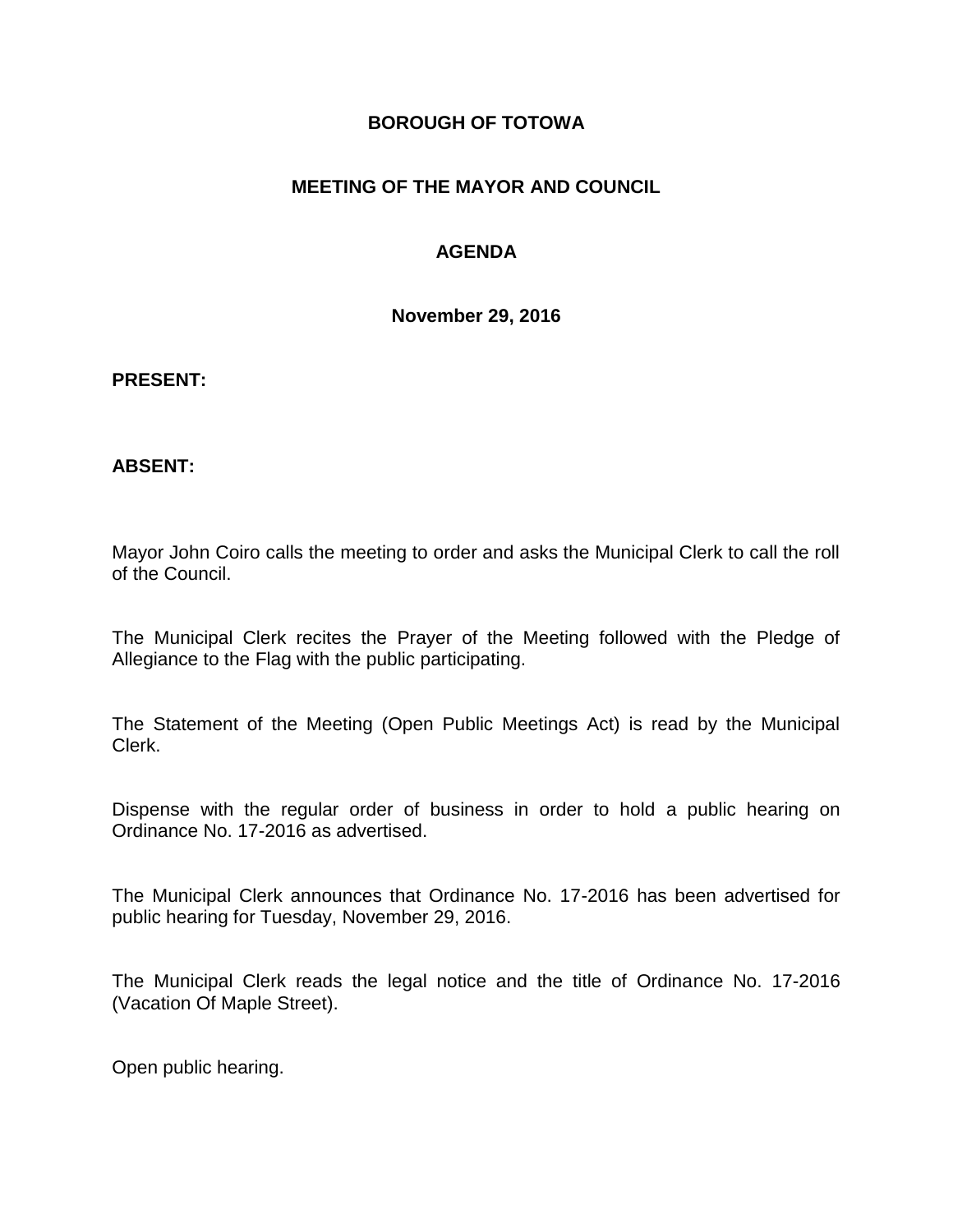Mayor Coiro asks if any citizens wish to be heard on Ordinance No. 17-2016.

# **CITIZENS HEARD:**

Close public hearing.

The Municipal Clerk reads Ordinance No. 17-2016 by title.

Adopt Ordinance No. 17-2016.

Revert to the regular order of business.

Report from Members of the Council, Municipal Clerk and Municipal Attorney.

**CITIZENS HEARD:**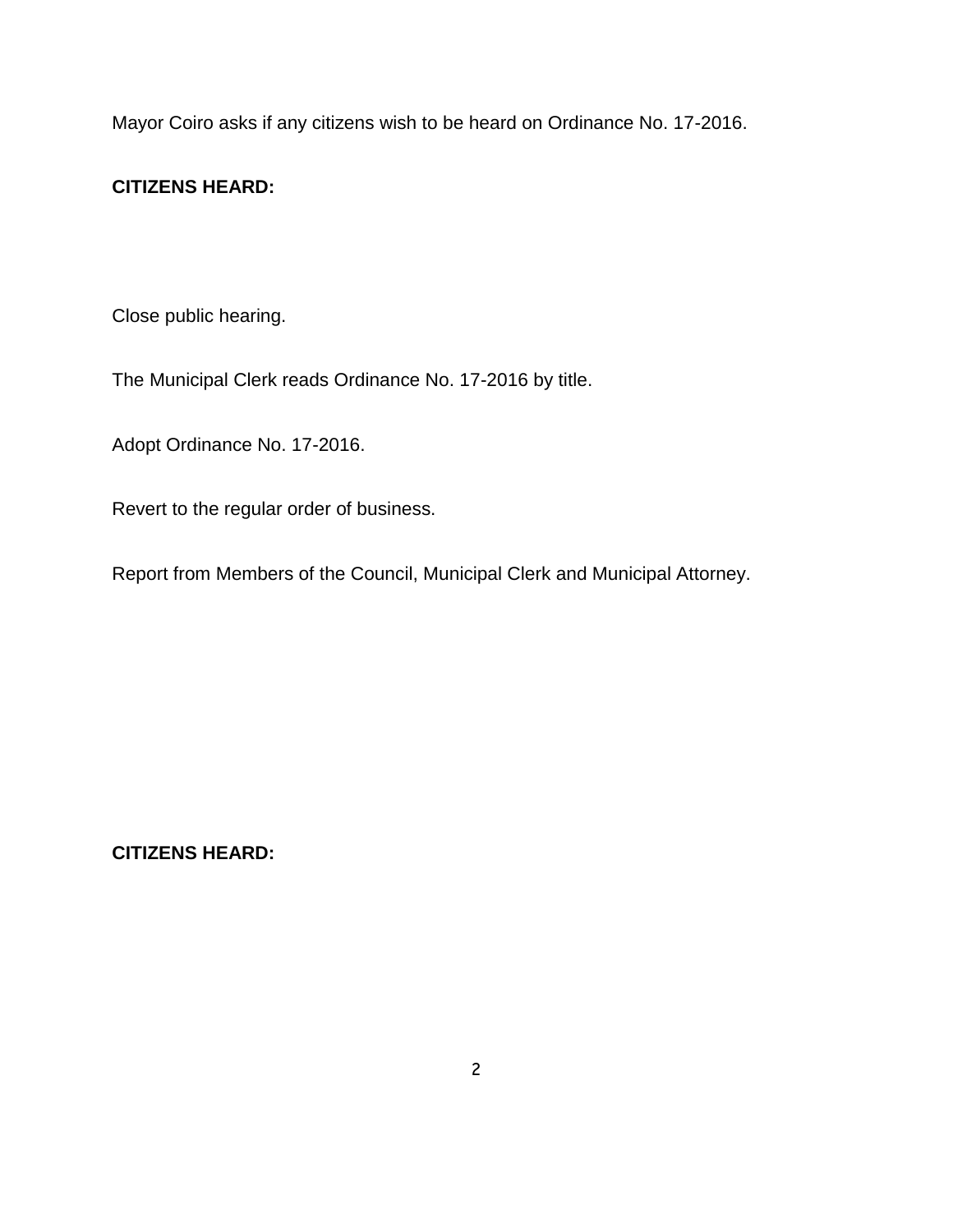Minutes of the Mayor and Council for the meeting of November 15, 2016.

# **COMMITTEE ON FINANCE: PICARELLI, D'ANGELO, FONTANELLA.**

Resolution No. 2016-24 for the payment of bills.

Resolution authorizing the Treasurer to issue refunds to various property owners pursuant to State Tax Court judgments.

Resolution authorizing the Treasurer to issue refunds to various property owners due to overpayment of  $4<sup>th</sup>$  Quarter 2016 taxes.

Resolution authorizing the Treasurer to issue a refund and the Tax Collector to adjust the taxes for Cornelius Van Ess, 310 Winifred Drive, Block 167, Lot 16 pursuant to a 100% Exemption for a 100% Permanent and Total Disability due to a wartime service connected disability.

Resolution Authorizing Settlement Of The 2010 Tax Appeal Entitled Millman, Janet V. Borough Of Totowa, Docket No.: 014252-2010 Of The Tax Assessment Of Block 9.15, Lot 90, Known As 76 Hickory Hill Boulevard In The Borough Of Totowa, Passaic County, New Jersey.

Resolution Authorizing Settlement Of The 2012 And 2013 Tax Appeals Entitled North Jersey Federal Credit Union V. Borough Of Totowa, Docket Nos.: 003658-2012; 007955-2013 Of The Tax Assessment Of Block 173, Lot 1.01, Known As 711 Union Boulevard In The Borough Of Totowa, Passaic County, New Jersey.

Resolution Authorizing Settlement Of The 2014, 2015 And 2016 Tax Appeals Entitled Star Stainless Screw Co. V. Borough Of Totowa, Docket Nos.: 004590-2014; 001605- 2015; 000362-2016 Of The Tax Assessment Of Block 145.01, Lot 3, Known As 655 Union Boulevard In The Borough Of Totowa, Passaic County, New Jersey.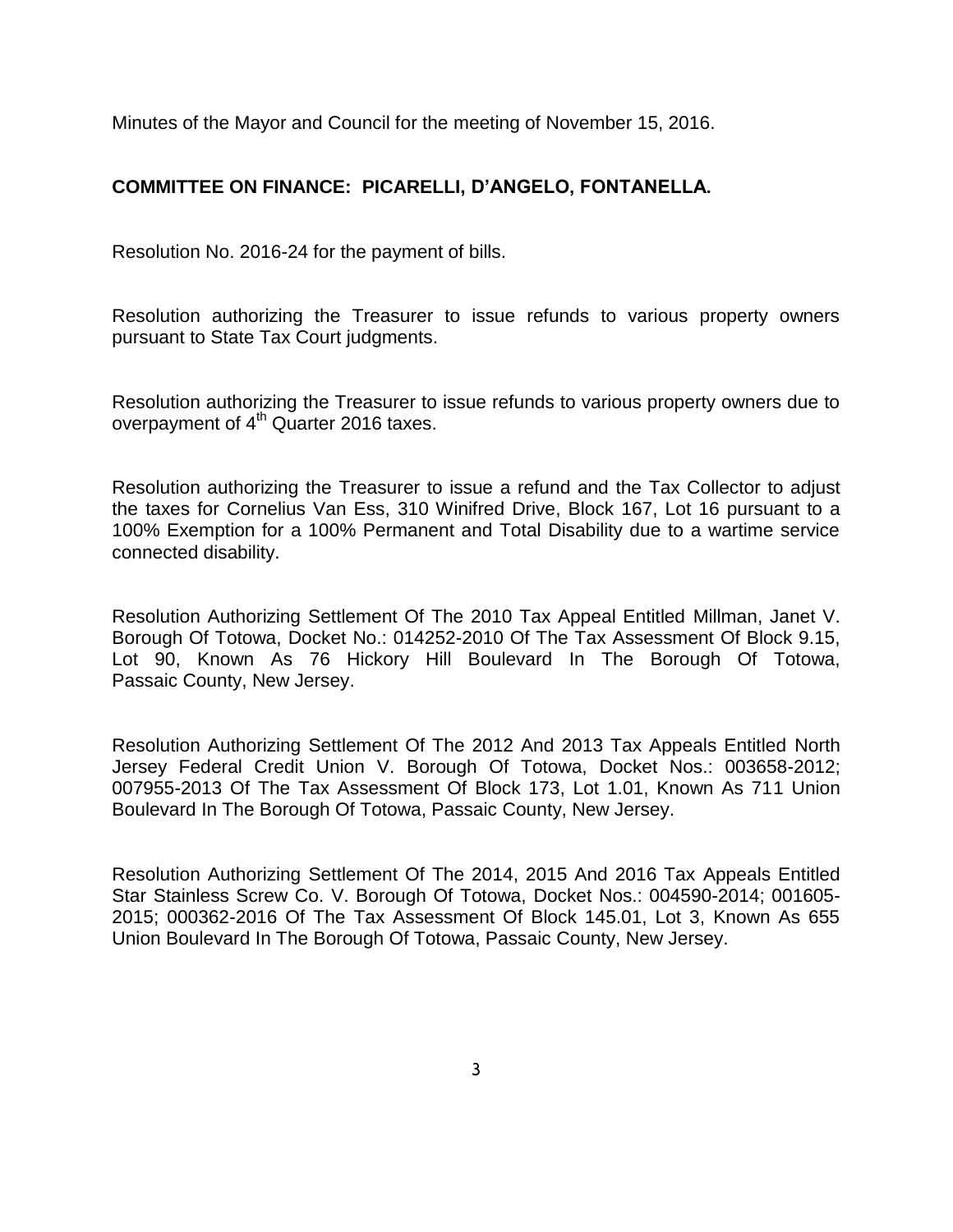Resolution Authorizing Settlement Of The 2014, 2015 And 2016 Tax Appeals Entitled West End Prop LLC C/O Star Stainless V. Borough Of Totowa, Docket Nos.: 004586- 2014; 001178-2015; 000363-2016 Of The Tax Assessment Of Block 170.03, Lot 3, Known As 30 West End Road In The Borough Of Totowa, Passaic County, New Jersey.

# **COMMITTEE ON PUBLIC SAFETY: PUGLISE, FONTANELLA, BUCHER.**

No report.

# **COMMITTEE ON PUBLIC WORKS: D'ANGELO, PUGLISE, ANDRIANI.**

Payment Estimate No. 1 in the amount of \$96,187.00 to Dewcon, Inc. for the Water Main Repair project.

# **COMMITTEE ON ENG. & PUB. PROPERTY: FONTANELLA, ANDRIANI, D'ANGELO.**

Payment Estimate No. 2 in the amount of \$35,155.54 to Aqua Infrastructure Rehabilitation Company, LLC for the Sanitary Sewer Main Rehabilitation – Phase IV.

Resolution Authorizing Reimbursement To The Borough Of Woodland Park For The Replacement Of Various Sections Of 24" Sanitary Sewer Main.

#### **COMMITTEE ON LIAISON & INSPECTION: ANDRIANI, BUCHER, PICARELLI.**

Resolution Authorizing A Performance Bond Reduction For 458 Riverview Drive, LLC, Block 128, Lots 4.03, 4.04 & 4.05.

Resolution Authorizing The Installation Of An Irrigation System For The Football Field At The PAL.